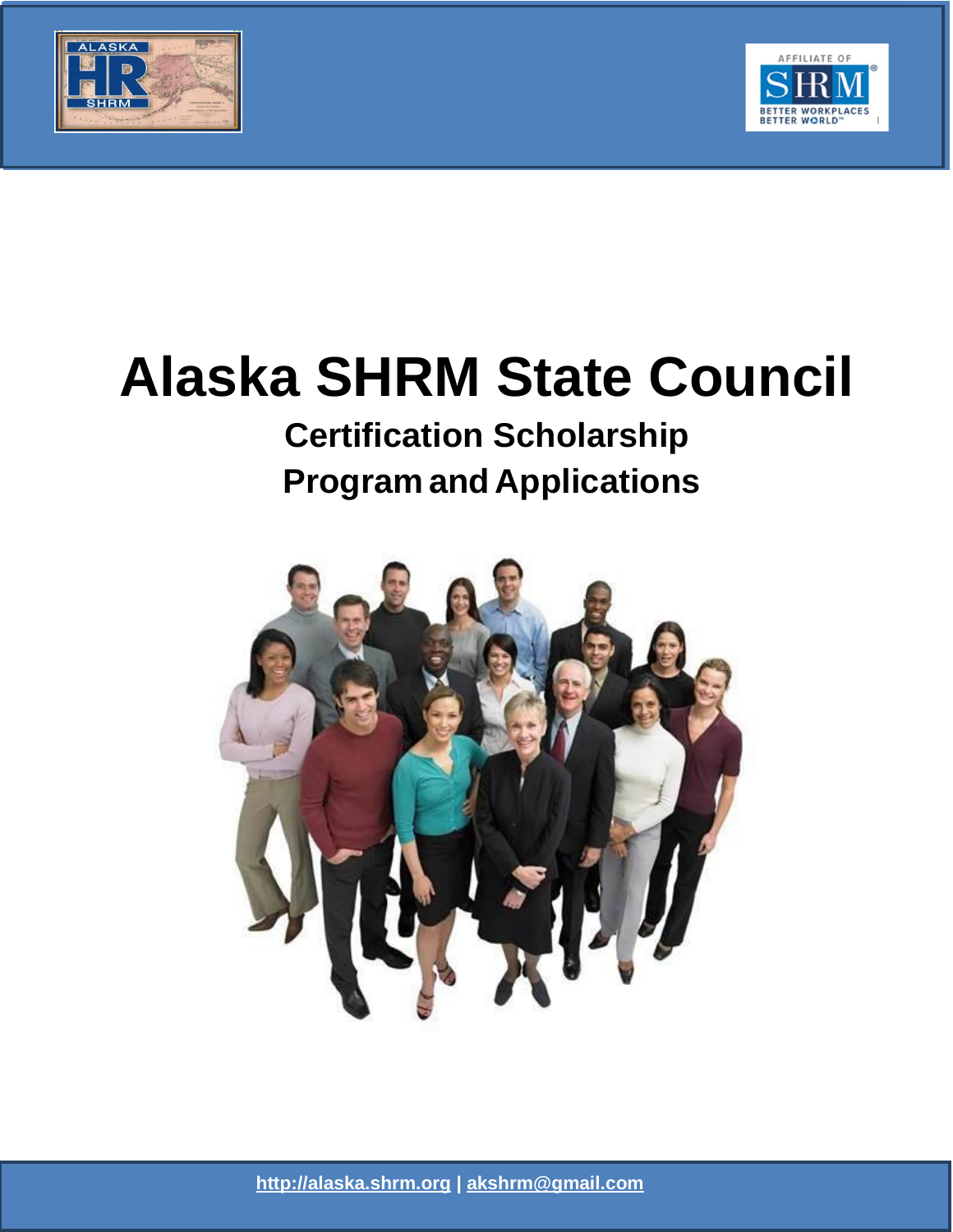



# **PROGRAM OVERVIEW**

The Alaska SHRM State Council serves the state's human resource professionals and promotes human resource communications by:

ALASKA SHRM STATE COUNCIL

- Providing high quality, dynamic and responsive programs and services
- Serving as the state's voice on human resource management issues
- Facilitating the development and guiding the direction of HR professionals

Committed to "*Serving the HR Professional and Advancing the HR Profession*" within the State, the Alaska SHRM State Council proudly sponsors this Certification Scholarship Award.

o HR Professional Scholarship Award Program: The HR professional certification scholarship program supports and encourages HR professionals who pursue professional certification. Since 2012, there is one HR Professional certification scholarship award every year. The recipient will receive a check in the amount of \$500 (made payable to the HR Professional).

# **SCHOLARSHIP AWARD PROGRAM JUDGING**

Judging for the scholarship is based on timely submission of all required documents. Scholarship applications will be evaluated by a panel of judges that consists of five Alaska SHRM State Council board members. Judges will rank each application based on specific criteria for the student scholarship and specific criteria for the Certification scholarship. Judges' scores are combined to determine the highest average ranking student applicant score and highest average ranking HR Professional applicant score. The panel of judges reserves the right to reject any application that does not meet the application qualifications or application requirements. All submissions must be made via email no-later-than **November 1 of every year**, midnight Alaska Standard Time Zone. The recipients will be notified by phone and formal letter on or before December 15 of the corresponding year, and will be presented with their respective scholarship award at the first Alaska SHRM State Council meeting in January of every year, or as close to this date as possible.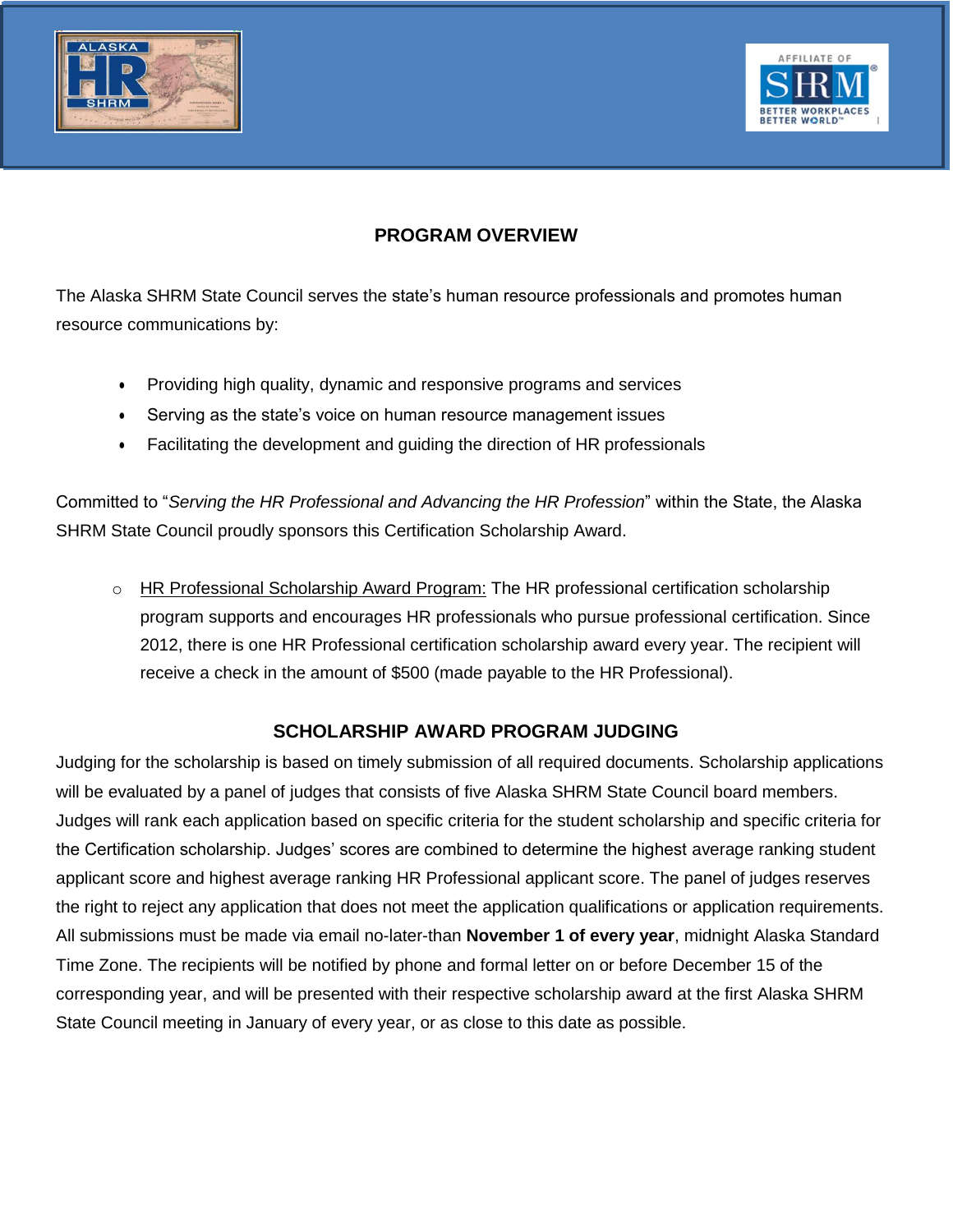



# **HR PROFESSIONAL CERTIFICATION SCHOLARSHIP APPLICATION QUALIFICATIONS**

ALASKA SHRM STATE COUNCIL

# **APPLICATION REQUIREMENTS**

#### **ELIGIBILITY**

.

**NOTE:** Board members of the Alaska SHRM State Council and members of their immediate family are ineligible to apply for Alaska SHRM State Council scholarship programs

Applicants must be an active SHRM member prior to applying for this scholarship. Applicants applying for this scholarship must be working towards one of the following certifications:

- SHRM
	- o SHRM Certified Professional (SHRM-CP)
	- o SHRM Senior Certified Professional (SHRM-SCP)
- HRCI
	- o Professional in Human Resource (PHR or PHR-CA)
	- o Senior Professional in Human Resource (SPHR or SPHR-CA)
	- o Global Professional in Human Resource (GPHR)

Scholarship funds may be used to purchase test preparation materials, attend a certification preparation seminar, and/or pay the exam fee. Scholarship is awarded just once per year, however, individuals who have already taken an exam in the scholarship application year are still eligible to apply. This scholarship is a onetime award. Previous applicants are eligible to apply. Additionally, previous scholarship recipients may apply if pursuing an additional certification.

# **APPLICATION REQUIREMENTS:**

Applicant composes a brief essay (not to exceed two typed, double-spaced pages) discussing why the applicant seeks a certification and how the certification will enhance the applicant's HR career.

#### **Application Packet Requirements**

- $\Box$  Scholarship application
- The essay format must be doubled-spaced; font Time New Roman, size 12point. Additionally, the essay may also include other information from that required above which will distinguish an applicant from other candidates with HR Professional Certification for the certificate scholarship. Points will be deducted for misspellings and grammatical errors
- **Q** Current Resume
- $\Box$  List of past volunteer leadership position(s), if any (SHRM or other)
- $\Box$  Two letters of recommendation

# **HR PROFESSIONAL CERTIFICATION JUDGING CRITERIA**

- 55% Work experience/professional (HR involvement and future HR career plans)
- □ 45% Volunteer activity